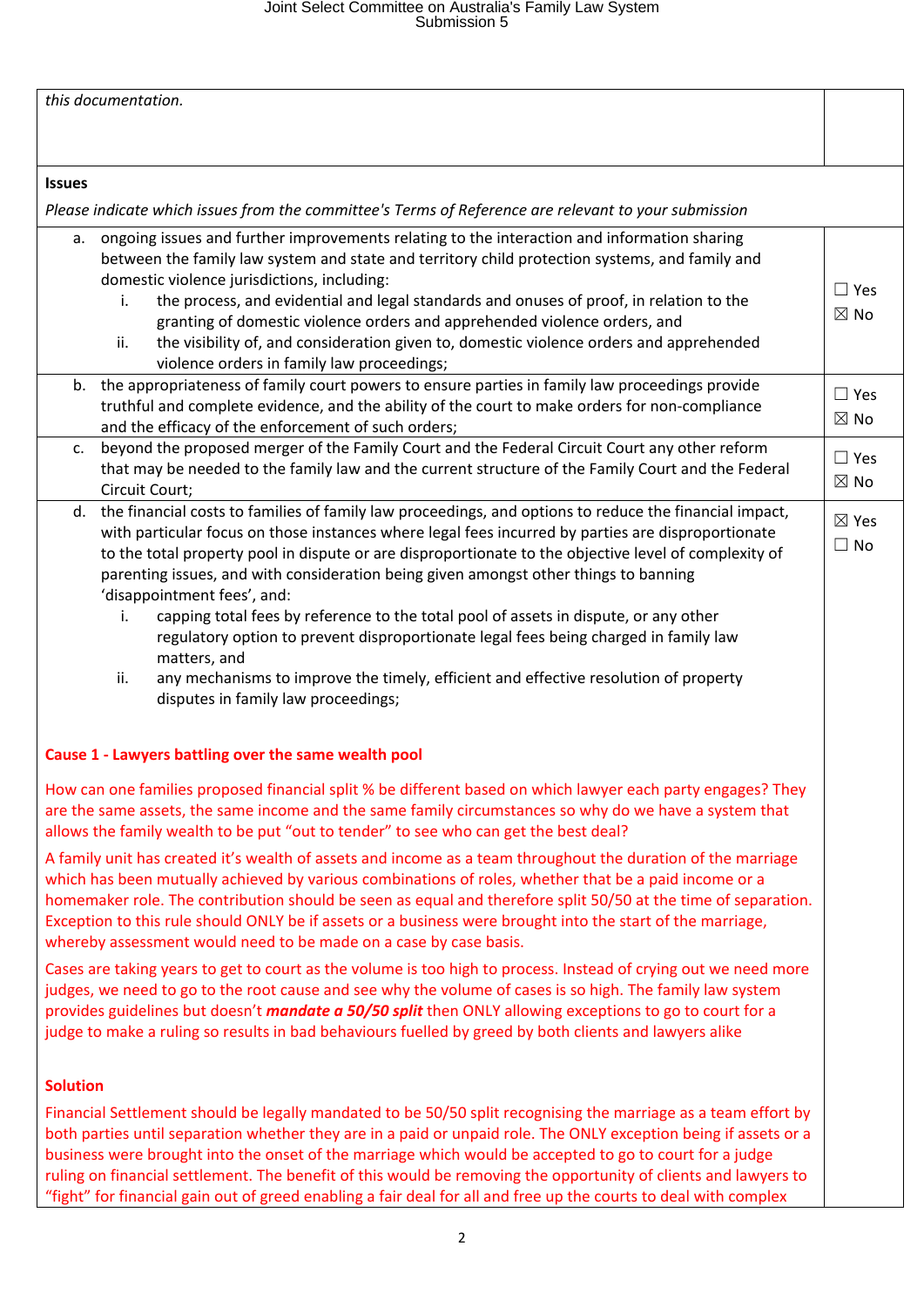| cases.                                                                                                                                                                                                                                                                                                                                                                                                                                                                                                                                                                                                                                                                                                                                                                                                                                                                                                                                                                                                                                                                                                                                                                                                                                                                                                                                                                                                                                                                                             |                              |
|----------------------------------------------------------------------------------------------------------------------------------------------------------------------------------------------------------------------------------------------------------------------------------------------------------------------------------------------------------------------------------------------------------------------------------------------------------------------------------------------------------------------------------------------------------------------------------------------------------------------------------------------------------------------------------------------------------------------------------------------------------------------------------------------------------------------------------------------------------------------------------------------------------------------------------------------------------------------------------------------------------------------------------------------------------------------------------------------------------------------------------------------------------------------------------------------------------------------------------------------------------------------------------------------------------------------------------------------------------------------------------------------------------------------------------------------------------------------------------------------------|------------------------------|
| Cause 2 - Clients engage with a lawyer as their Divorce Resource who are ill-equipped to provide emotional<br>support                                                                                                                                                                                                                                                                                                                                                                                                                                                                                                                                                                                                                                                                                                                                                                                                                                                                                                                                                                                                                                                                                                                                                                                                                                                                                                                                                                              |                              |
| At the onset of separation, clients immediately engage a lawyer as their Divorce Resource and proceed to not<br>only seek legal advice BUT spend a lot of time discussing their emotional grief, daily challenges, and impacts on<br>children. A lawyer is the MOST expensive resource in Divorce and are not trained to provide emotional<br>support. This results in being very costly financially but also emotionally as they do not receive the right<br>emotional support to accelerate their recovery.                                                                                                                                                                                                                                                                                                                                                                                                                                                                                                                                                                                                                                                                                                                                                                                                                                                                                                                                                                                      |                              |
| <b>Solution</b>                                                                                                                                                                                                                                                                                                                                                                                                                                                                                                                                                                                                                                                                                                                                                                                                                                                                                                                                                                                                                                                                                                                                                                                                                                                                                                                                                                                                                                                                                    |                              |
| Leverage the "The Divorce Centre" model which exists as a virtual centre with a national team of divorce<br>coaches, lawyers, mediators, counsellors/psychologists and financial planners. A Separation Facilitator is<br>assigned to create the divorce documentation and parenting plans/orders for couples who have agreed on the<br>desired divorce outcome to sign before submitting for processing with the option to be referred to a lawyer if<br>they choose. The benefit of leveraging "The Divorce Centre" model is that it provides a one stop shop for<br>Divorce referring clients to the right professional at the right time to minimise their cost and accelerate their<br>recovery.                                                                                                                                                                                                                                                                                                                                                                                                                                                                                                                                                                                                                                                                                                                                                                                              |                              |
| e. the effectiveness of the delivery of family law support services and family dispute resolution<br>processes;                                                                                                                                                                                                                                                                                                                                                                                                                                                                                                                                                                                                                                                                                                                                                                                                                                                                                                                                                                                                                                                                                                                                                                                                                                                                                                                                                                                    | $\Box$ Yes<br>$\boxtimes$ No |
| the impacts of family law proceedings on the health, safety and wellbeing of children and families<br>f.<br>involved in those proceedings;                                                                                                                                                                                                                                                                                                                                                                                                                                                                                                                                                                                                                                                                                                                                                                                                                                                                                                                                                                                                                                                                                                                                                                                                                                                                                                                                                         | $\boxtimes$ Yes<br>$\Box$ No |
| Cause 1 - Poor Co-Parenting with parental alienation denying access for children to see<br>parents/grandparents                                                                                                                                                                                                                                                                                                                                                                                                                                                                                                                                                                                                                                                                                                                                                                                                                                                                                                                                                                                                                                                                                                                                                                                                                                                                                                                                                                                    |                              |
| At The Divorce Centre we see so many cases where separated families have high conflict, stress, and anxiety<br>due to very poor co-parenting skills. The total disrespect and disregard for each other has an enormous impact<br>on the children being in a toxic environment. Couples are lacking the awareness of how their behaviour<br>escalates into conflict, being poor role models, and the impacts on the children's development and mental<br>health. Parents punish their ex through parental alienation, poisoning children against the other parent,<br>denying access for children to see grandparents out of spite, or restrict financial access.                                                                                                                                                                                                                                                                                                                                                                                                                                                                                                                                                                                                                                                                                                                                                                                                                                   |                              |
| <b>Solution</b>                                                                                                                                                                                                                                                                                                                                                                                                                                                                                                                                                                                                                                                                                                                                                                                                                                                                                                                                                                                                                                                                                                                                                                                                                                                                                                                                                                                                                                                                                    |                              |
| Mandatory co-parenting education program at the onset of separation is required to provide guidance of how<br>to co-parent successfully. It is key parents separate how they feel about their ex and the cause of divorce from<br>their co-parenting responsibilities where they need to put the children first. Focus on understanding that the<br>children need both parents in their lives, two happy loving homes as an environment for development and<br>growth, learn how to respond rather than react, how to be good role models, impact of their behaviours on<br>their ongoing co-parenting relationship and relationships with their children. This will also help children to see<br>their parents as problem solvers, united in their co-parenting roles and role models for when the children have<br>future relationships. These co-parenting programs need to be at the onset of separation to equip parents with<br>education, tools and techniques to transition and adjust to their co-parenting roles. The program would be a<br>12 week program held at local schools 2hours per week providing role play scenarios, tools and techniques to<br>help parents with the challenges of co-parenting to promote good behaviour and respect for each other as<br>parents. The benefit will be a reduction of conflict and anxiety that feeds parental alienation, punishment of<br>denied access to non-custodial parent and grandparents, abuse and apprehended violence orders. |                              |
| Cause 2 - Clients engage with a lawyer as their Divorce Resource who are ill-equipped to provide emotional                                                                                                                                                                                                                                                                                                                                                                                                                                                                                                                                                                                                                                                                                                                                                                                                                                                                                                                                                                                                                                                                                                                                                                                                                                                                                                                                                                                         |                              |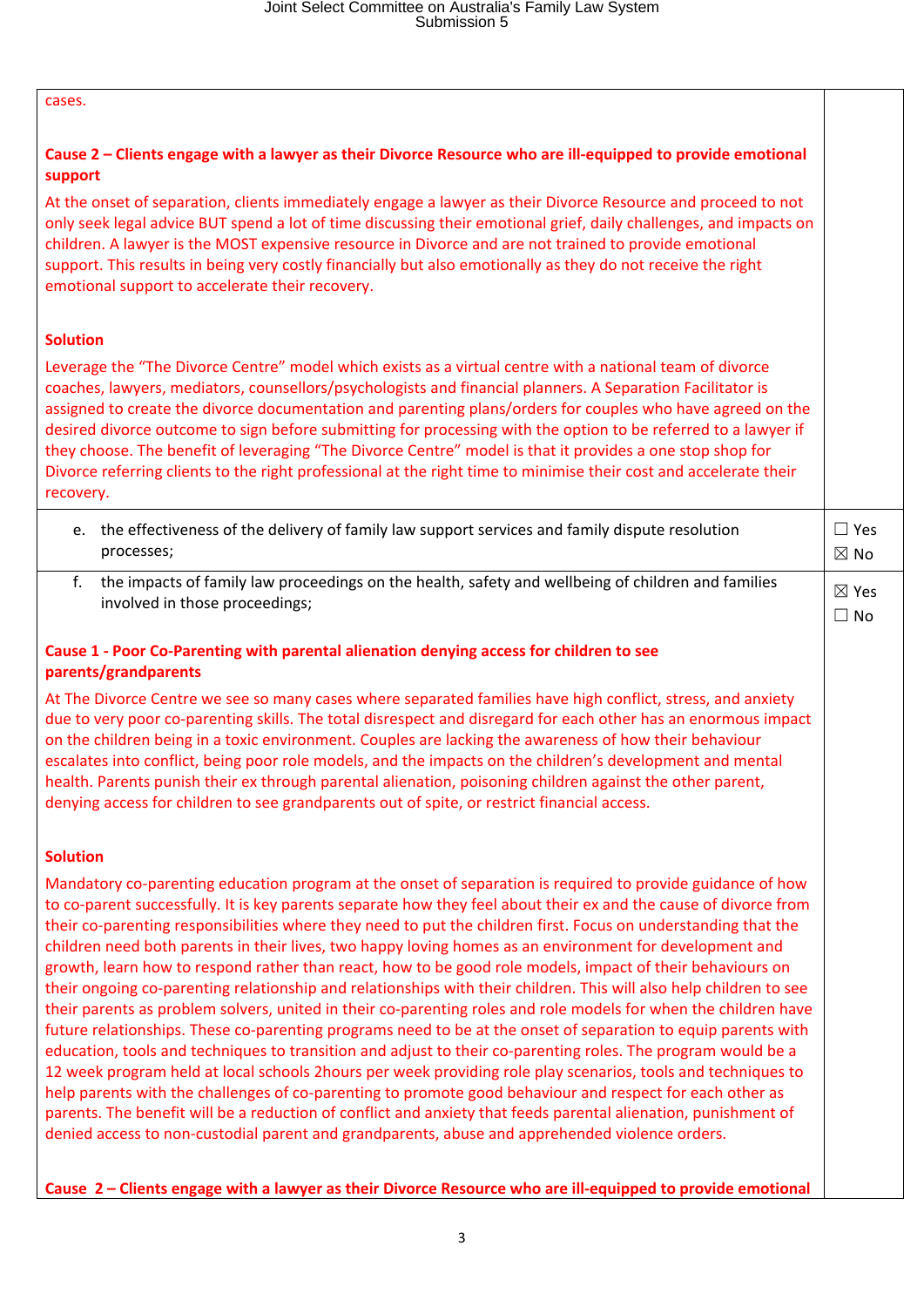٦

┓

#### **support**

| <b>Support</b>                                                                                                                                                                                                                                                                                                                                                                                                                                                                                                                                                                                                                                                                                        |                              |
|-------------------------------------------------------------------------------------------------------------------------------------------------------------------------------------------------------------------------------------------------------------------------------------------------------------------------------------------------------------------------------------------------------------------------------------------------------------------------------------------------------------------------------------------------------------------------------------------------------------------------------------------------------------------------------------------------------|------------------------------|
| At the onset of separation, clients immediately engage a lawyer as their Divorce Resource and proceed to not<br>only seek legal advice BUT spend a lot of time discussing their emotional grief, daily challenges, and impacts on<br>children. A lawyer is the MOST expensive resource in Divorce and are not trained to provide emotional<br>support. This results in being very costly financially but also emotionally as they do not receive the right<br>emotional support to accelerate their recovery.                                                                                                                                                                                         |                              |
| <b>Solution</b>                                                                                                                                                                                                                                                                                                                                                                                                                                                                                                                                                                                                                                                                                       |                              |
| Leverage the "The Divorce Centre" model which exists as a virtual centre with a national team of divorce<br>coaches, lawyers, mediators, counsellors/psychologists and financial planners. A Separation Facilitator is<br>assigned to create the divorce documentation and parenting plans/orders for couples who have agreed on the<br>desired divorce outcome to sign before submitting for processing with the option to be referred to a lawyer if<br>they choose. The benefit of leveraging "The Divorce Centre" model is that it provides a one stop shop for<br>Divorce referring clients to the right professional at the right time to minimise their cost and accelerate their<br>recovery. |                              |
| any issues arising for grandparent carers in family law matters and family law court proceedings;<br>g.                                                                                                                                                                                                                                                                                                                                                                                                                                                                                                                                                                                               | $\Box$ Yes<br>$\boxtimes$ No |
| h. any further avenues to improve the performance and monitoring of professionals involved in                                                                                                                                                                                                                                                                                                                                                                                                                                                                                                                                                                                                         | $\Box$ Yes                   |
| family law proceedings and the resolution of disputes, including agencies, family law practitioners,<br>family law experts and report writers, the staff and judicial officers of the courts, and family dispute                                                                                                                                                                                                                                                                                                                                                                                                                                                                                      | $\boxtimes$ No               |
| resolution practitioners;                                                                                                                                                                                                                                                                                                                                                                                                                                                                                                                                                                                                                                                                             |                              |
| any improvements to the interaction between the family law system and the child support system;<br>i.                                                                                                                                                                                                                                                                                                                                                                                                                                                                                                                                                                                                 | $\boxtimes$ Yes              |
|                                                                                                                                                                                                                                                                                                                                                                                                                                                                                                                                                                                                                                                                                                       | $\Box$ No                    |
| Issue - Primary carer gets a greater % of financial wealth                                                                                                                                                                                                                                                                                                                                                                                                                                                                                                                                                                                                                                            |                              |
| The Primary carer is a contributing factor for the financial settlement which is driving bad behaviours in                                                                                                                                                                                                                                                                                                                                                                                                                                                                                                                                                                                            |                              |
| parental alienation denying access to non custodial parent to secure a larger percentage of the financial pool                                                                                                                                                                                                                                                                                                                                                                                                                                                                                                                                                                                        |                              |
| impacting co-parenting responsibilities and ultimately the mental health of the children. Generally the primary<br>carer is deemed to be at a long term disadvantage financially in their future earning capacity compared with                                                                                                                                                                                                                                                                                                                                                                                                                                                                       |                              |
| the partner with an established career. The financial settlement should be at a point in time, at the time of                                                                                                                                                                                                                                                                                                                                                                                                                                                                                                                                                                                         |                              |
| separation as no one knows of the future financial prosperity of either party. For example, the primary carer                                                                                                                                                                                                                                                                                                                                                                                                                                                                                                                                                                                         |                              |
| could enter into a relationship with another partner on similar income as ex, come into an inheritance, study                                                                                                                                                                                                                                                                                                                                                                                                                                                                                                                                                                                         |                              |
| for a career etc The non custodial parent with career could be made redundant or get an illness. That's why                                                                                                                                                                                                                                                                                                                                                                                                                                                                                                                                                                                           |                              |
| financial settlement shouldn't be made on future possibilities but should be made at the time of separation                                                                                                                                                                                                                                                                                                                                                                                                                                                                                                                                                                                           |                              |
| and be equally split. We see a lot of fathers lose significant wealth (upto 75%) as well as the loss of access to<br>the children which is contributing to the rise in male mental illness and suicide in Australia. The Primary carer                                                                                                                                                                                                                                                                                                                                                                                                                                                                |                              |
| should ONLY be funded by ongoing child support and NOT be a contributing factor of the financial settlement.                                                                                                                                                                                                                                                                                                                                                                                                                                                                                                                                                                                          |                              |
|                                                                                                                                                                                                                                                                                                                                                                                                                                                                                                                                                                                                                                                                                                       |                              |
| <b>Solution</b>                                                                                                                                                                                                                                                                                                                                                                                                                                                                                                                                                                                                                                                                                       |                              |
| The primary carer should be financially supported via child support/maintenance, keeping it separate from the                                                                                                                                                                                                                                                                                                                                                                                                                                                                                                                                                                                         |                              |
| family financial settlement. The benefit would be a reduction in parental alienation used to gain primary care                                                                                                                                                                                                                                                                                                                                                                                                                                                                                                                                                                                        |                              |
| for a bigger share in the financial settlement resulting in less conflict, anxiety and mental illness for the whole<br>family.                                                                                                                                                                                                                                                                                                                                                                                                                                                                                                                                                                        |                              |
| the potential usage of pre-nuptial agreements and their enforceability to minimise future property<br>j.                                                                                                                                                                                                                                                                                                                                                                                                                                                                                                                                                                                              | $\boxtimes$ Yes              |
| disputes; and                                                                                                                                                                                                                                                                                                                                                                                                                                                                                                                                                                                                                                                                                         | $\Box$ No                    |
|                                                                                                                                                                                                                                                                                                                                                                                                                                                                                                                                                                                                                                                                                                       |                              |
| This is becoming a significant issue for divorcees who question whether it is financially risky to re-partner or<br>re-marry in fear of going through a future financial settlement. After already losing 50% or more of their                                                                                                                                                                                                                                                                                                                                                                                                                                                                        |                              |
| assets in their first divorce some are opting to stay single to secure their wealth.                                                                                                                                                                                                                                                                                                                                                                                                                                                                                                                                                                                                                  |                              |
|                                                                                                                                                                                                                                                                                                                                                                                                                                                                                                                                                                                                                                                                                                       |                              |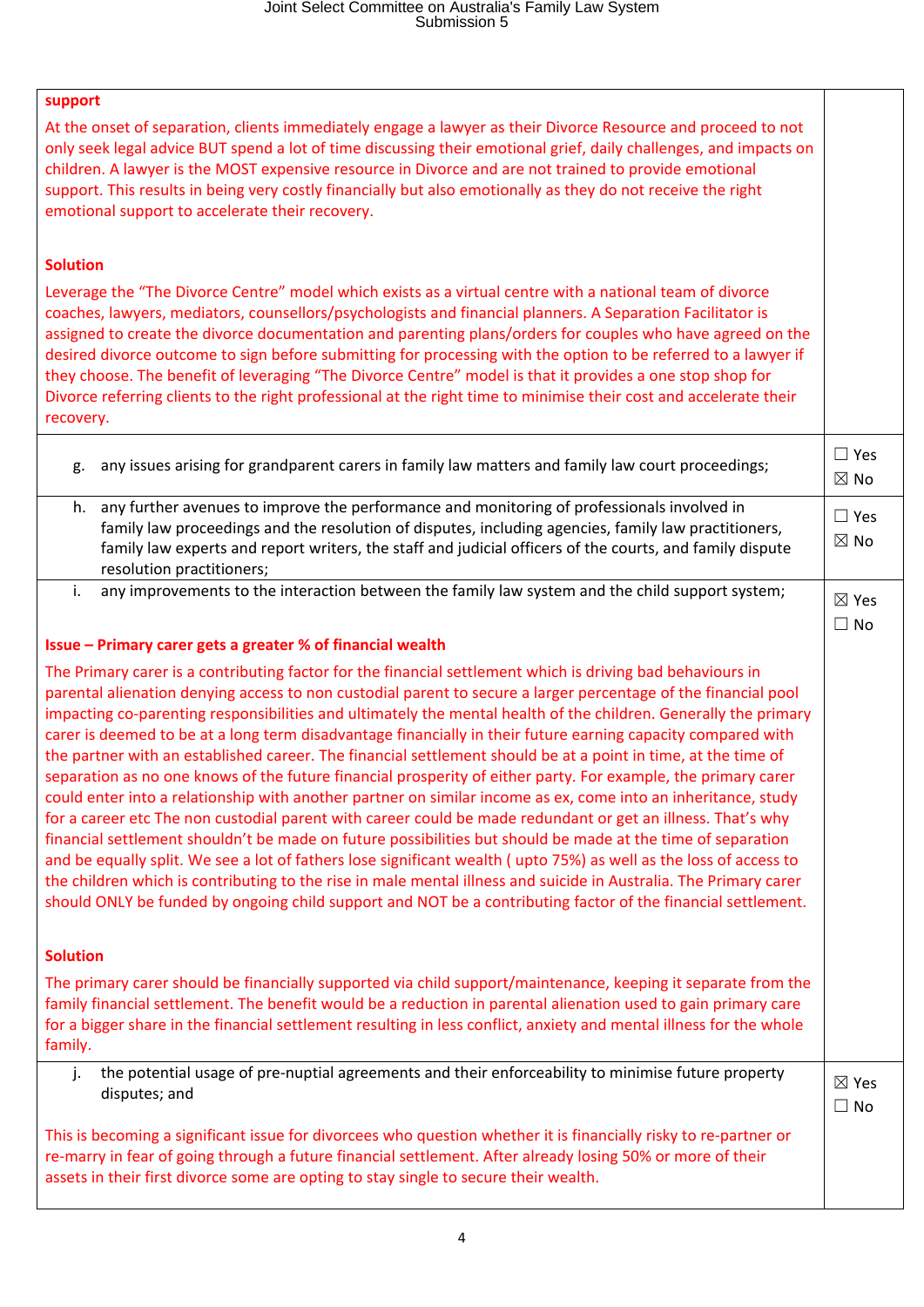| <b>Solution</b><br>The law mandates that any assets taken into a defacto or marriage union continues to be the sole asset of<br>that owner and only any future joint purchase of assets would be split 50/50 in a future financial<br>settlement. The benefit is there would be no need for pe-nuptial agreements at all and divorcees would<br>feel financially secure their assets are protected going into a new defacto relationship or marriage. |                |
|-------------------------------------------------------------------------------------------------------------------------------------------------------------------------------------------------------------------------------------------------------------------------------------------------------------------------------------------------------------------------------------------------------------------------------------------------------|----------------|
| any related matters                                                                                                                                                                                                                                                                                                                                                                                                                                   | l Yes          |
| k.                                                                                                                                                                                                                                                                                                                                                                                                                                                    | $\boxtimes$ No |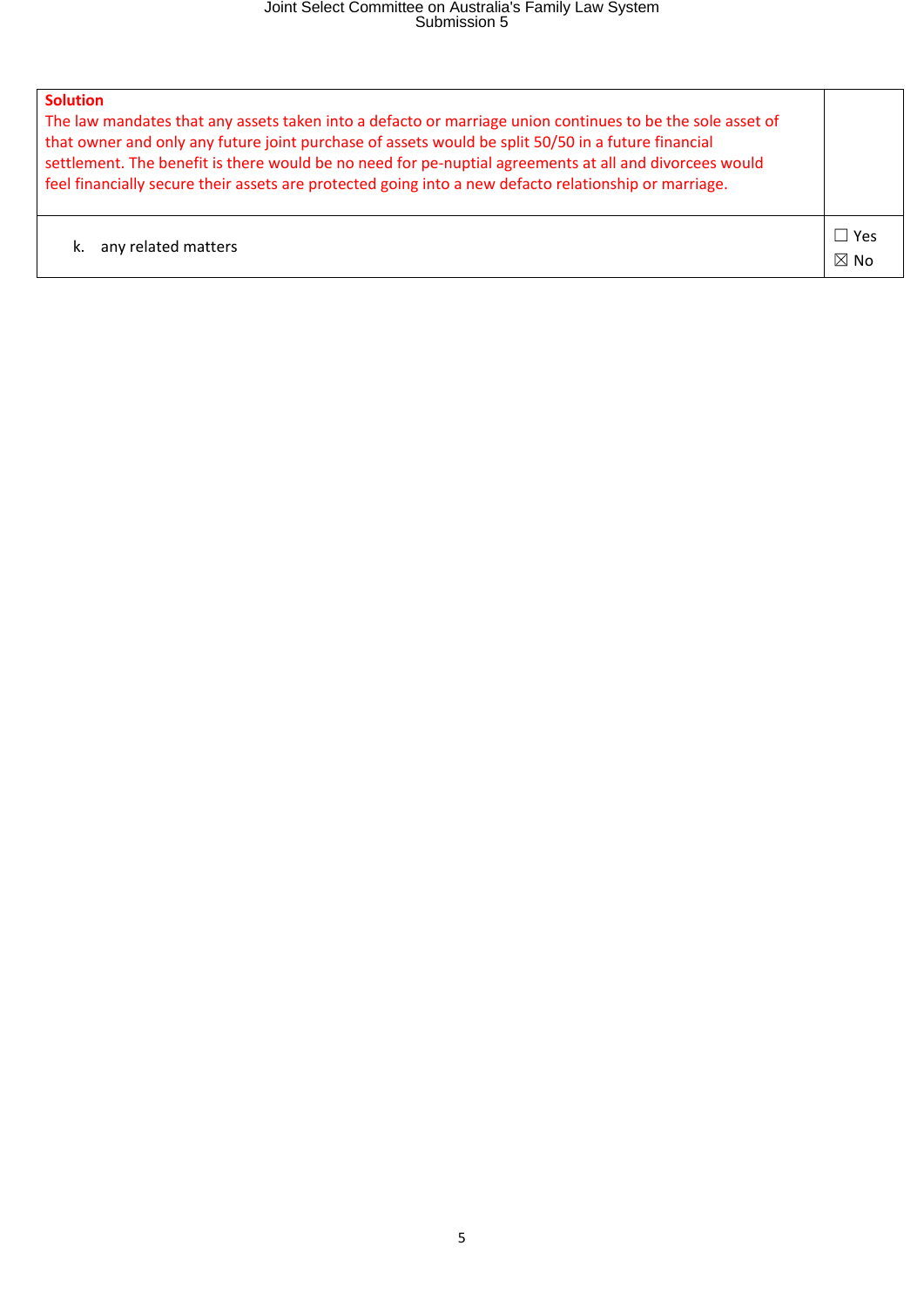### **Your submission**

Please provide a brief summary of your experience and any relevant issues. Your submission should respond to one or more *of the committee's Terms of Reference*

As the founder of Australia's National Divorce Centre, certified divorce coach and author of best seller "The Divorce Tango" I see many issues separating families experience during the divorce process. Primarily, the family law system enables "family wealth" to be put up for tender driving inappropriate behaviours impacting the co –parenting responsibilities of parents. My website is www.thedivorcecentre.com

At The Divorce Centre, the main issues seen are –

- 1. High Cost of Divorce due to lawyers battling over the same wealth pool
- 2. Poor Co-Parenting with parental alienation denying access for children to see parents/grandparents
- 3. Higher allocation of assets to primary carer leaving some people receiving less than 25% of the family wealth pool

Proposed Solutions –

- 1. Financial Settlement should be legally mandated to be 50/50 split recognising the marriage as a team effort by both parties until separation whether they are in a paid or unpaid role. The ONLY exception being if assets or a business were brought into the onset of the marriage which would be accepted to go to court for a judge ruling on financial settlement. The benefit of this would be removing the opportunity of clients and lawyers to "fight" for financial gain out of greed enabling a fair deal for all and free up the courts to deal with complex cases.
- 2. Leverage "The Divorce Centre" model which exists as a virtual centre with a national team of divorce coaches, lawyers, mediators, counsellors/psychologists and financial planners. A Separation Facilitator is assigned to create the divorce documentation and parenting plans/orders for couples who have agreed on the desired divorce outcome to sign before submitting for processing with the option to be referred to a lawyer if they choose. The benefit of leveraging "The Divorce Centre" model is that it provides a one stop shop for Divorce referring clients to the right professional at the right time to minimise their cost and accelerate their recovery.
- 3. Mandatory co-parenting education program at the onset of separation is required to provide guidance of how to co-parent successfully. These co-parenting programs need to be at the onset of separation to equip parents with education, tools and techniques to transition and adjust to their co-parenting roles.
- *4.* The primary carer should be financially supported via child support/maintenance, keeping it separate from the family financial settlement. The benefit would be a reduction in parental alienation used to gain primary care for a bigger share in the financial settlement resulting in less conflict, anxiety and mental illness for the whole family.
- *5.* The law mandates that any assets taken into a defacto or marriage union continues to be the sole asset of that owner and only any future joint purchase of assets would be split 50/50 in a future financial settlement. The benefit is there would be no need for pe-nuptial agreements at all and divorcees would feel financially secure their assets are protected going into a new defacto relationship or marriage.

These solutions will reduce the conflict and anxiety in the battle to "win" in Divorce ensuring everyone is working toward a fair deal for all.

#### **If there is insufficient room above to summarise your experience and relevant issues, please attach an addititional page to this submission.**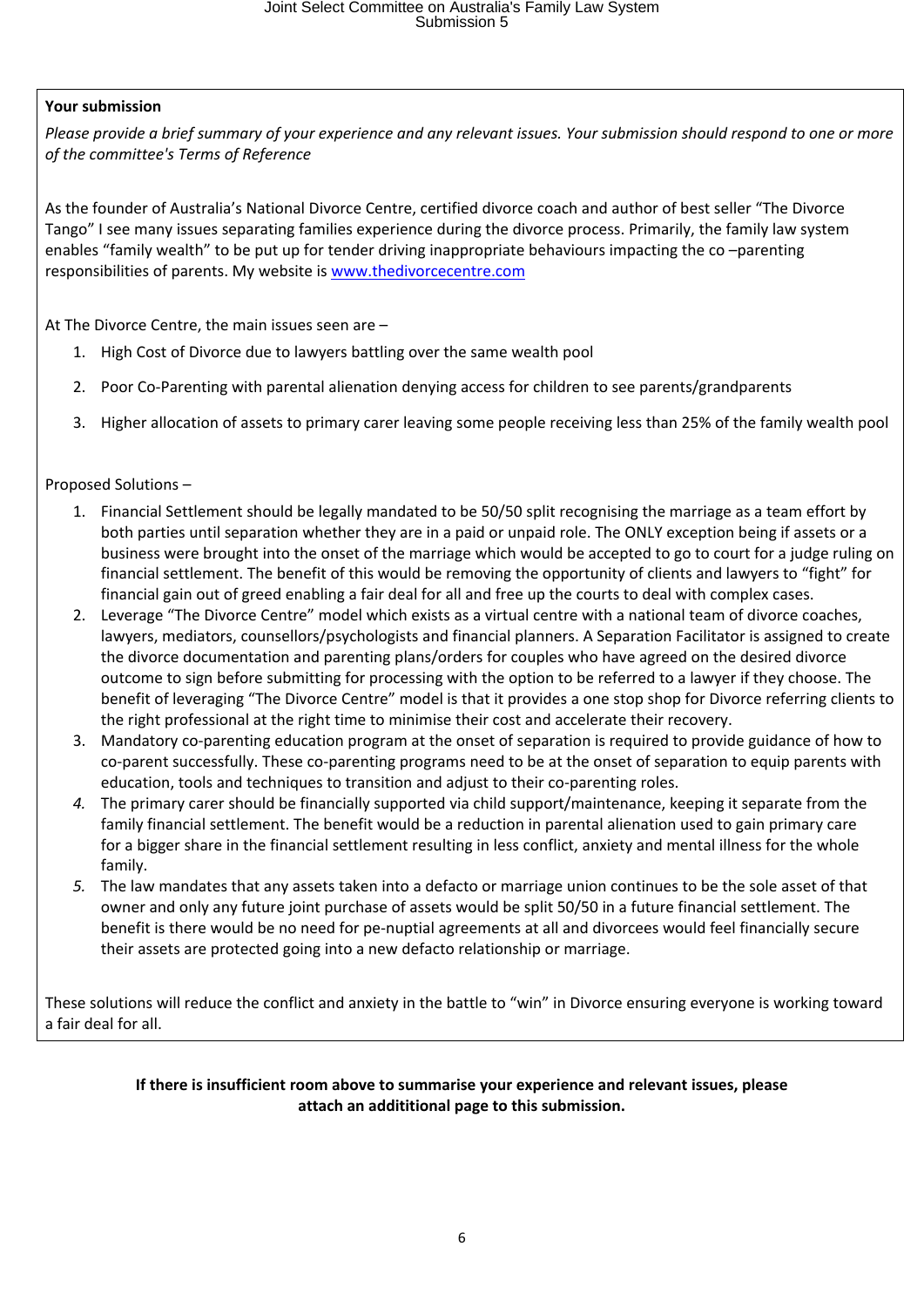#### **Proposed solutions**

*Please indicate any proposed solutions you may have that correspond to the committee's Terms of Reference*

- *a. ongoing issues and further improvements relating to the interaction and information sharing between the family law system and state and territory child protection systems, and family and domestic violence jurisdictions, including:*
	- i. the process, and evidential and legal standards and onuses of proof, in relation to the granting of *domestic violence orders and apprehended violence orders, and*
	- *ii. the visibility of, and consideration given to, domestic violence orders and apprehended violence orders in family law proceedings;*

the appropriateness of family court powers to ensure parties in family law proceedings provide truthful and complete evidence, and the ability of the court to make orders for non-compliance and the efficacy of the *enforcement of such orders;*

- c. beyond the proposed merger of the Family Court and the Federal Circuit Court any other reform that may be needed to the family law and the current structure of the Family Court and the Federal Circuit Court;
- d. the financial costs to families of family law proceedings, and options to reduce the financial impact, with *particular focus on those instances where legal fees incurred by parties are disproportionate to the total* property pool in dispute or are disproportionate to the objective level of complexity of parenting issues, and *with consideration being given amongst other things to banning 'disappointment fees', and:*
	- i. capping total fees by reference to the total pool of assets in dispute, or any other regulatory option to *prevent disproportionate legal fees being charged in family law matters, and*
	- *ii. any mechanisms to improve the timely, efficient and effective resolution of property disputes in family law proceedings;*

#### **Cause 1 - Lawyers battling over the same wealth pool**

How can one families proposed financial split % be different based on which lawyer each party engages? They are the same assets, the same income and the same family circumstances so why do we have a system that allows the family wealth to be put "out to tender" to see who can get the best deal?

A family unit has created it's wealth of assets and income as a team throughout the duration of the marriage which has been mutually achieved by various combinations of roles, whether that be a paid income or a homemaker role. The contribution should be seen as equal and therefore split 50/50 at the time of separation. Exception to this rule should ONLY be if assets or a business were brought into the start of the marriage, whereby assessment would need to be made on a case by case basis.

Cases are taking years to get to court as the volume is too high to process. Instead of crying out we need more judges, we need to go to the root cause and see why the volume of cases is so high. The family law system provides guidelines but doesn't *mandate a 50/50 split* then ONLY allowing exceptions to go to court for a judge to make a ruling so results in bad behaviours fuelled by greed by both clients and lawyers alike

#### **Solution**

Financial Settlement should be legally mandated to be 50/50 split recognising the marriage as a team effort by both parties until separation whether they are in a paid or unpaid role. The ONLY exception being if assets or a business were brought into the onset of the marriage which would be accepted to go to court for a judge ruling on financial settlement. The benefit of this would be removing the opportunity of clients and lawyers to "fight" for financial gain out of greed enabling a fair deal for all and free up the courts to deal with complex cases.

Cause 2 – Clients engage with a lawyer as their Divorce Resource who are ill-equipped to provide emotional support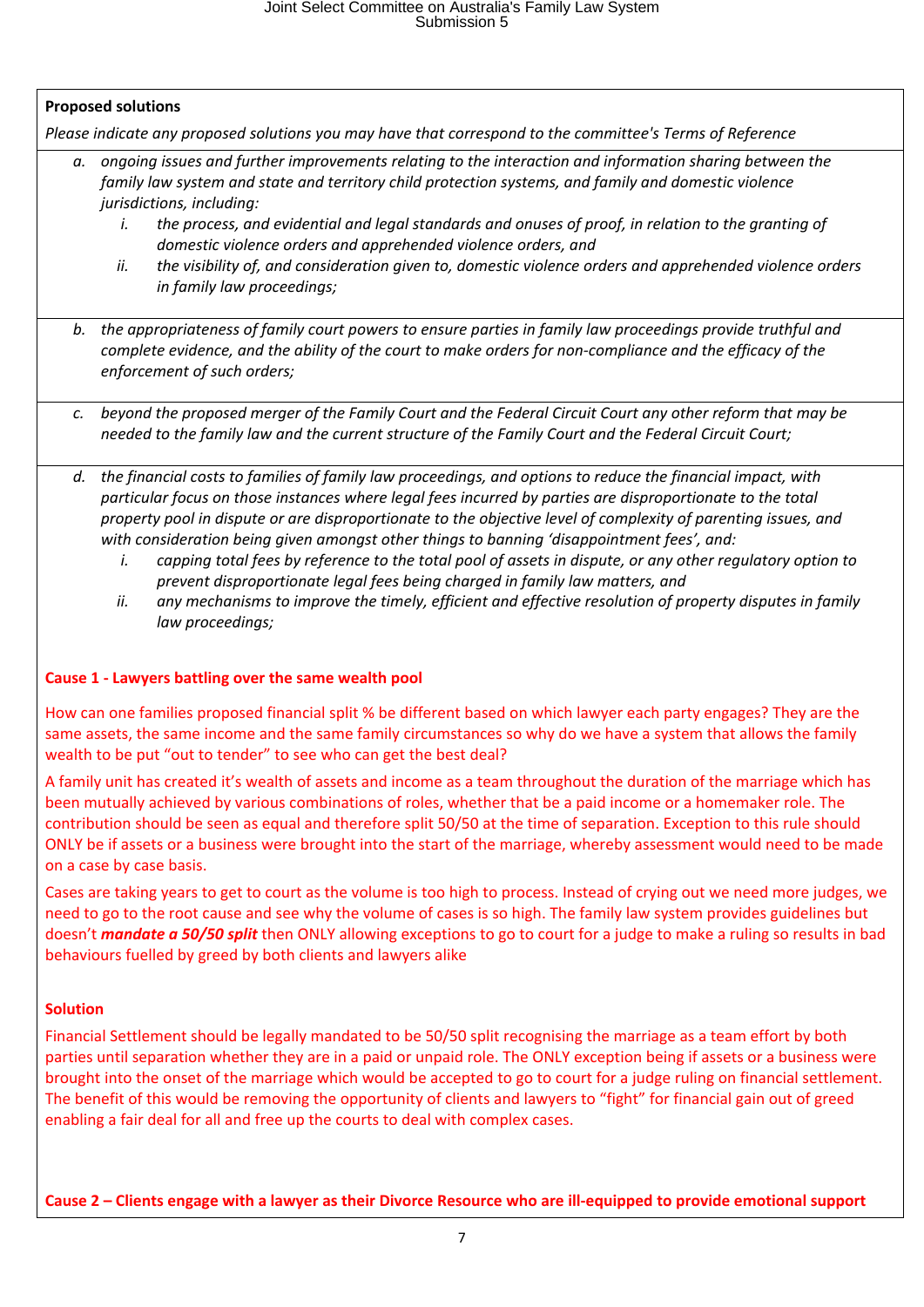At the onset of separation, clients immediately engage a lawyer as their Divorce Resource and proceed to not only seek legal advice BUT spend a lot of time discussing their emotional grief, daily challenges, and impacts on children. A lawyer is the MOST expensive resource in Divorce and are not trained to provide emotional support. This results in being very costly financially but also emotionally as they do not receive the right emotional support to accelerate their recovery.

#### **Solution**

Leverage the "The Divorce Centre" model which exists as a virtual centre with a national team of divorce coaches, lawyers, mediators, counsellors/psychologists and financial planners. A Separation Facilitator is assigned to create the divorce documentation and parenting plans/orders for couples who have agreed on the desired divorce outcome to sign before submitting for processing with the option to be referred to a lawyer if they choose. The benefit of leveraging "The Divorce Centre" model is that it provides a one stop shop for Divorce referring clients to the right professional at the right time to minimise their cost and accelerate their recovery.

*e. the effectiveness of the delivery of family law support services and family dispute resolution processes;*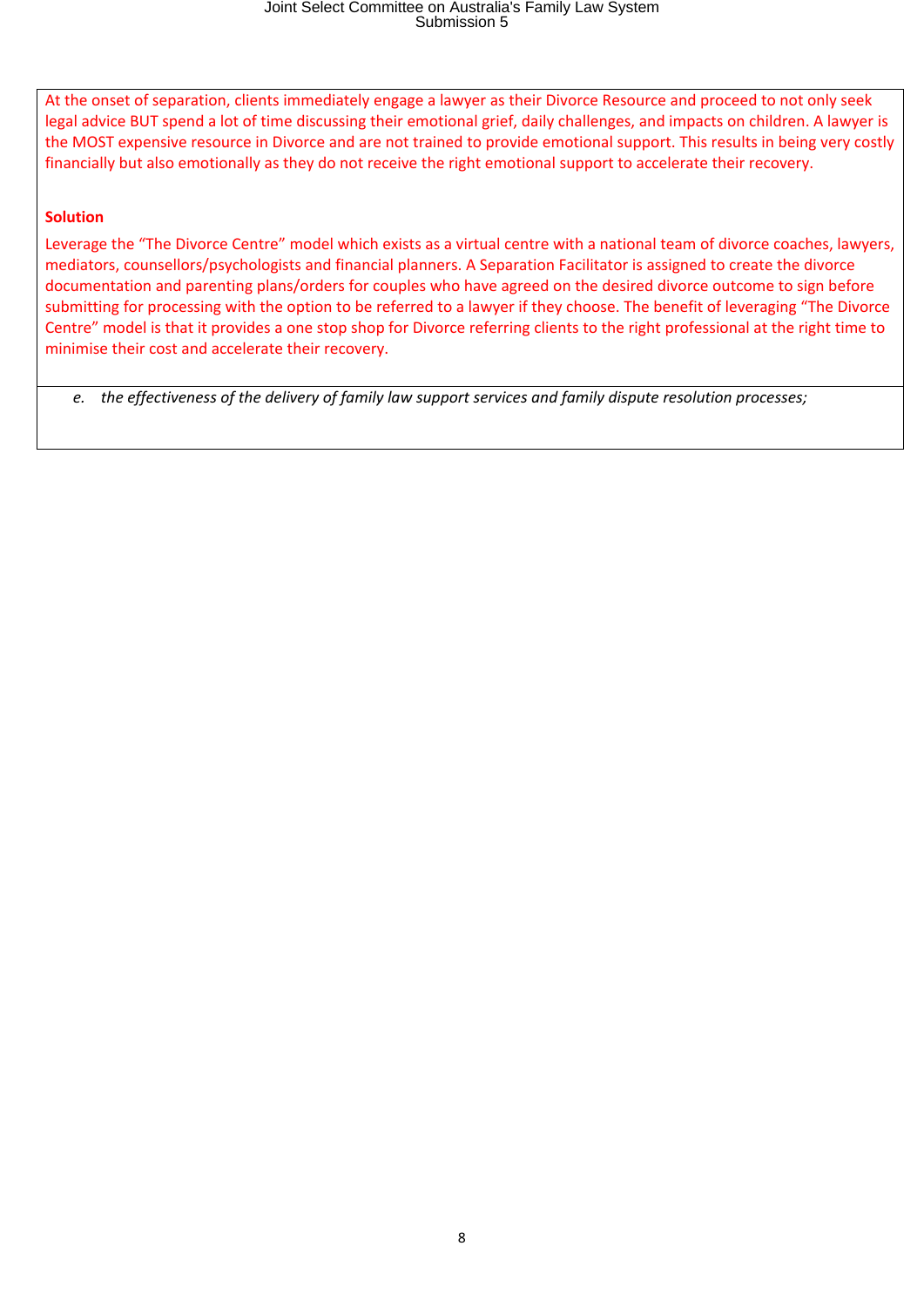f. the impacts of family law proceedings on the health, safety and wellbeing of children and families involved in *those proceedings;*

### **Issue 1 - Poor Co-Parenting with parental alienation denying access for children to see parents/grandparents**

At The Divorce Centre we see so many cases where separated families have high conflict, stress, and anxiety due to very poor co-parenting skills. The total disrespect and disregard for each other has an enormous impact on the children being in a toxic environment. Couples are lacking the awareness of how their behaviour escalates into conflict, being poor role models, and the impacts on the children's development and mental health. Parents punish their ex through parental alienation, poisoning children against the other parent, denying access for children to see grandparents out of spite, or restrict financial access.

#### **Solution**

Mandatory co-parenting education program at the onset of separation is required to provide guidance of how to coparent successfully. It is key parents separate how they feel about their ex and the cause of divorce from their coparenting responsibilities where they need to put the children first. Focus on understanding that the children need both parents in their lives, two happy loving homes as an environment for development and growth, learn how to respond rather than react, how to be good role models, impact of their behaviours on their ongoing co-parenting relationship and relationships with their children. This will also help children to see their parents as problem solvers, united in their coparenting roles and role models for when the children have future relationships. These co-parenting programs need to be at the onset of separation to equip parents with education, tools and techniques to transition and adjust to their coparenting roles. The program would be a 12 week program held at local schools 2hours per week providing role play scenarios, tools and techniques to help parents with the challenges of co-parenting to promote good behaviour and respect for each other as parents. The benefit will be a reduction of conflict and anxiety that feeds parental alienation, punishment of denied access to non-custodial parent and grandparents, abuse and apprehended violence orders.

# Issue 2 – Clients engage with a lawyer as their Divorce Resource who are ill-equipped to provide emotional support

At the onset of separation, clients immediately engage a lawyer as their Divorce Resource and proceed to not only seek legal advice BUT spend a lot of time discussing their emotional grief, daily challenges, and impacts on children. A lawyer is the MOST expensive resource in Divorce and are not trained to provide emotional support. This results in being very costly financially but also emotionally as they do not receive the right emotional support to accelerate their recovery.

# **Solution**

Leverage the "The Divorce Centre" model which I setup as a virtual centre with a national team of divorce coaches, lawyers, mediators, counsellors/psychologists and financial planners. A Separation Facilitator is assigned to create the divorce documentation and parenting plans/orders for couples who have agreed on the desired divorce outcome to sign before submitting for processing with the option to be referred to a lawyer if they choose. The benefit of leveraging "The Divorce Centre" model is that it provides a one stop shop for Divorce referring clients to the right professional at the right time to minimise their cost and accelerate their recovery.

- *g. any issues arising for grandparent carers in family law matters and family law court proceedings;*
- *h. any further avenues to improve the performance and monitoring of professionals involved in family law proceedings and the resolution of disputes, including agencies, family law practitioners, family law experts and report writers, the staff and judicial officers of the courts, and family dispute resolution practitioners;*
- *i. any improvements to the interaction between the family law system and the child support system;*

# **Issue - Primary carer gets a greater % of financial wealth**

The Primary carer is a contributing factor for the financial settlement which is driving bad behaviours in parental alienation denying access to non custodial parent to secure a larger percentage of the financial pool impacting coparenting responsibilities and ultimately the mental health of the children. Generally the primary carer is deemed to be at a long term disadvantage financially in their future earning capacity compared with the partner with an established